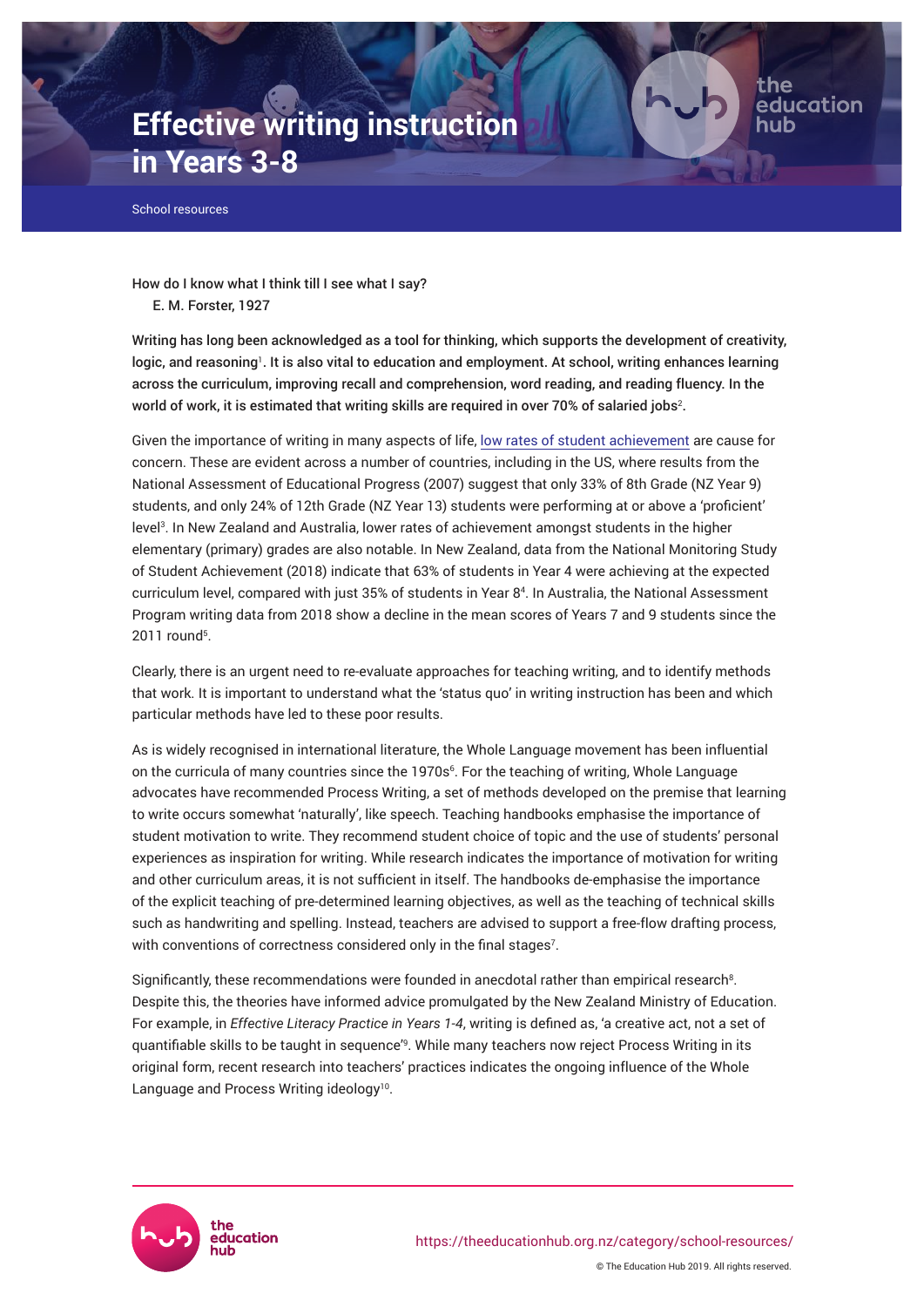The following review is informed by this body of research. Information is drawn from studies with a range of designs, including:

- descriptive, in which observational data is collected under non-experimental conditions for example, collecting data on the composing process by asking writers to 'think aloud' as they write
- correlational, in which the relationship of two variables to each other is examined for example, the relationship between handwriting fluency and written expression
- experimental, in which the progress made by students in one condition (for example, a new method for learning spelling words) is compared with the progress made by students in a different condition, or in a 'business as usual' condition
- meta-analyses, in which data from a number of different scientific studies are analysed together to determine overall trends.

# **The developing writer's writing process**

Empirical research into the writing process highlights its complexity. Writing involves the coordination of many elements, including basic skills such as letter formation, spelling and punctuation use, knowledge of one's purpose for writing, and of conventions of genre, sentence structures and text organisation. It involves the coordination of skills including planning, re-reading, evaluating and revising. Significantly, these skills do not follow one another in a linear fashion but interact recursively throughout composition<sup>11</sup>. For example, skilled writers may evaluate and revise their very first sentence and continue to modify their planning even as they work on final paragraphs. To co-ordinate all of these demands requires self-regulation. This means being conscious of one's purpose and the writing strategies available, and continually re-reading and revising the developing text in line with one's purpose<sup>12</sup>.

The writing process is made all the more challenging as it must be managed within the constraints of working memory, a system which manages all new information, or 'the content of consciousness'<sup>13</sup> . Working memory is extremely limited in its capacity, particularly for children. This means that if the technical basics (such as letter formation) have not been practised to automaticity, these will likely occupy all a student's working memory and prevent them from attending to other aspects of writing $^{14}\cdot$ 

Research has demonstrated what we need to teach in order to support our students to successfully manage this complex process, and to achieve their potential as writers. A seminal model, The Simple View of Writing, summarises empirical findings of research into writing development and identifies three sets of sub-skills that are essential to writing development. These are labelled translation, transcription, and self-regulation<sup>15</sup>. In the following section, these three sub-skills are further defined, and broad teaching strategies are described.

## **Teaching the skill sets**

#### **Translation**

Translation is the expression of thoughts in language, requiring **vocabulary knowledge and sentencegeneration skills**<sup>16</sup>. Oral language is a key starting point, even for older children, as the significance of oral language to writing ability actually increases with grade or year level<sup>17</sup>. At the beginning of a teaching sequence, oral practice will allow students to develop fluency with vocabulary knowledge and sentencegeneration skills, without the additional demands of writing. They can then apply these skills more easily to writing<sup>18</sup>.

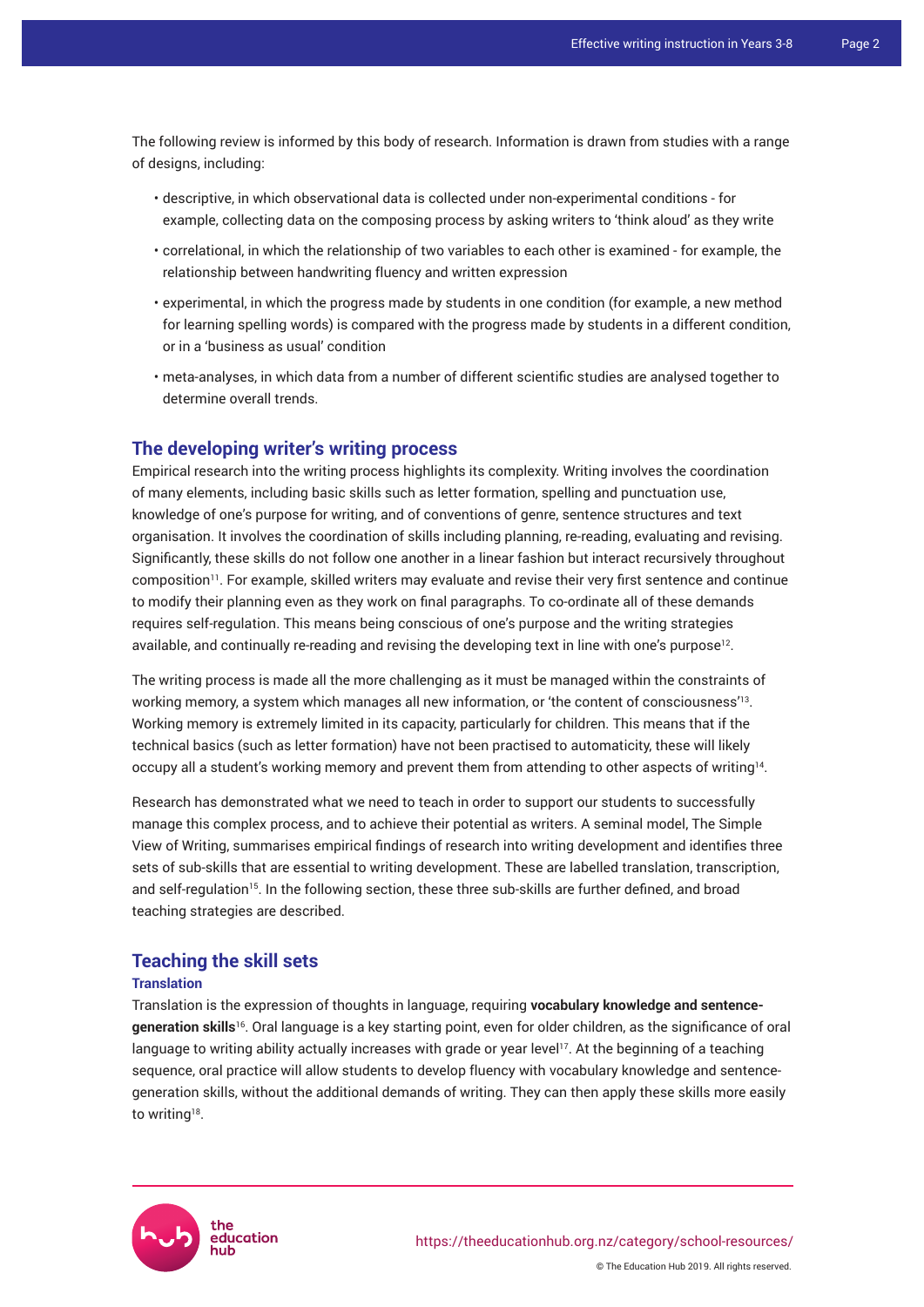**Vocabulary** can be taught directly by selecting specific words for explicit teaching and practice, or through the analysis of word parts to help uncover meanings. It has been estimated that students can be taught approximately 400 words per school year using direct methods. This is not enough to cover all of the words that students need to learn, so other, indirect methods are also required<sup>19</sup>. These include:

- re-reading and retelling texts
- the modeling by teachers of high-quality oral language
- promoting an interest in words and their meanings ('word consciousness')
- teaching independent word-learning strategies, such as using the context of the sentence, or thinking of words with parts that are the same, to help uncover word meanings $^{\rm 20}$ .

Regarding **sentence construction**, numerous empirical studies support the use of sentence-combining as a way to improve the quality of children's writing, as well as the amount and quality of revision they do<sup>21</sup>. Sentence-combining involves direct teaching and practice with the manipulation of two or more simple sentences to produce more sophisticated structures. Extra words may also be prompted (or cued). For example, students are given two simple 'kernel' sentences, with cued words displayed in brackets:

- (i) We were swimming.
- (ii) The shark came into the bay. (and/while)

Students can form the compound sentence 'We were swimming and a shark came into the bay'*,* or the complex sentence 'While we were swimming, a shark came into the bay'*.* They can then be asked to evaluate the different sentence structures. Kernel sentences may also be taken from well-known stories, non-fiction texts (which may reinforce learning in other areas), or the students' own work $^{22}$ .

For both vocabulary and sentence-structures, practice with authentic writing tasks is important. The application of vocabulary knowledge can be supported by pre-writing activities, such as brainstorming prior knowledge of the topic<sup>23</sup>. Sentence-construction skills can be used while the student is composing a piece of writing, but this will require that teachers give close support to individual students during this time<sup>24</sup> .

## **Transcription**

Transcription skills, **spelling and handwriting**, must be taught and practised until they become automatic, or they will occupy all of a student's working memory and prevent them from thinking about other, more creative aspects of the process<sup>25</sup>. These skills are particularly significant for younger students, though they impact on the writing of students in the middle and upper elementary or primary grades too. Spelling and handwriting have been found to account for 41% of the variance in writing fluency, and 42% of the variance in writing quality in students in primary school<sup>26</sup>. Handwriting has the most sizeable influence on the writing of younger students, while spelling has a more consistent influence across all levels $^{27}\cdot$ 

When thinking about the significance of these skills for older students, the so-called 'Matthew effect' is a key consideration. Difficulty with transcription may lead to frustration and embarrassment, which leads in turn to a reluctance to write, meaning that struggling writers fall further behind<sup>28</sup>. For these students, teachers should prioritise the teaching of transcription, using evidence-based approaches as detailed below.

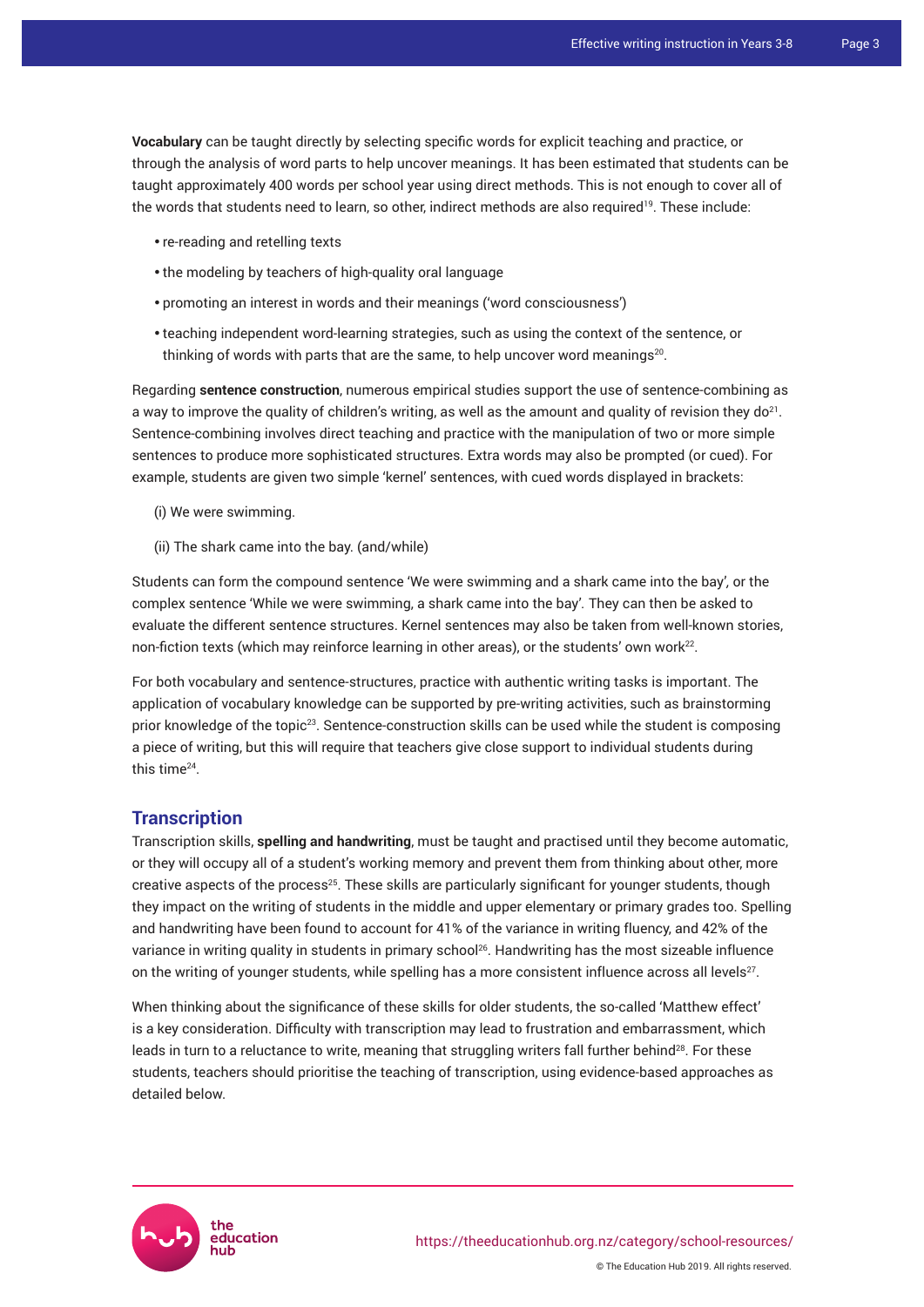**Effective instruction in spelling** requires the teaching of phonemic awareness (hearing sounds and syllables in words), letter patterns, word structures, and word origins. As there is a lot to cover, content must be spread over the primary years. For middle and upper primary students, instruction can focus on:

- long-vowel, and other vowel spellings (for example 'rain', 'day', 'came'; 'her', 'shirt', 'curl')
- inflectional endings (ing, ed) and associated spelling rules (such as dropping the final e before adding ing)
- spelling multi-syllabic words
- words of Latin and Greek origin and their parts (including prefix, root and suffix).

Certain principles should guide instruction:

- Teaching should be explicit and systematic, with many opportunities for practice. This means that spelling should be taught daily, and students should be encouraged to apply their spelling knowledge while writing throughout the school day across all curriculum areas.
- Spelling instruction should focus first on sounds in words, and then on how to spell the sounds. This approach follows the principle on which our alphabet is based (letters represent speech sounds) and enables students to use sounds in words as a clue to their spellings (instead of relying entirely on visual memory). For example, when learning to spell the word 'light', students should be supported to segment the word into phonemes (l-igh-t), and then be shown the spellings for these phonemes, including the long 'i' spelt using 'igh'.
- Teachers should acknowledge that the same sounds can be spelt in different ways (consider the long 'i' once again, represented differently in 'ice', 'my', 'light', and 'pie'). Acknowledging this diversity is important for students' confidence in themselves and in the programme (a student who has learnt just one spelling for the short 'u' will likely feel confused and disheartened when they encounter words such as 'away', 'come' or 'mother').
- Assessment should guide programmes and should go beyond counting errors to the analysis of them, so that teachers learn more about the specific spelling knowledge and strategies their students need to learn. For example, a student who writes 'fog' for 'frog' may need practice with segmenting words into phonemes; and a student who writes 'payn' for 'pain' needs to learn about long 'a' spellings and to use 'ay' only at the end of a syllable (as in playing) <sup>29</sup> .

Several teaching methods have been shown to be **effective for teaching handwriting**. First, visual and verbal modeling by the teacher is important, followed by closely monitored practice by students of writing the letters 'from scratch' (rather than tracing) $30$ . Second, letters should be taught in formation groups (for example, the letters t, i, l, k are all made with vertical downwards strokes)<sup>31</sup>. Third, because handwriting is a physical skill, the fastest progress will be made with short amounts of daily practice, using a variety of surfaces (blackboards, whiteboards, pencil and paper)<sup>32</sup>. Finally, older children may wish to practice their handwriting using an iPad and stylus, a method which has been demonstrated to have benefits for motivation<sup>33</sup>.

#### **Self-regulation of the writing process**

Self-regulation, or 'the ability to monitor and direct one's own composing process'<sup>34</sup>, must, by definition, be taught and practised in the context of extended and purposeful writing tasks. The following recommendations reflect key findings about developing self-regulation during composition lessons from the studies on the teaching of writing.

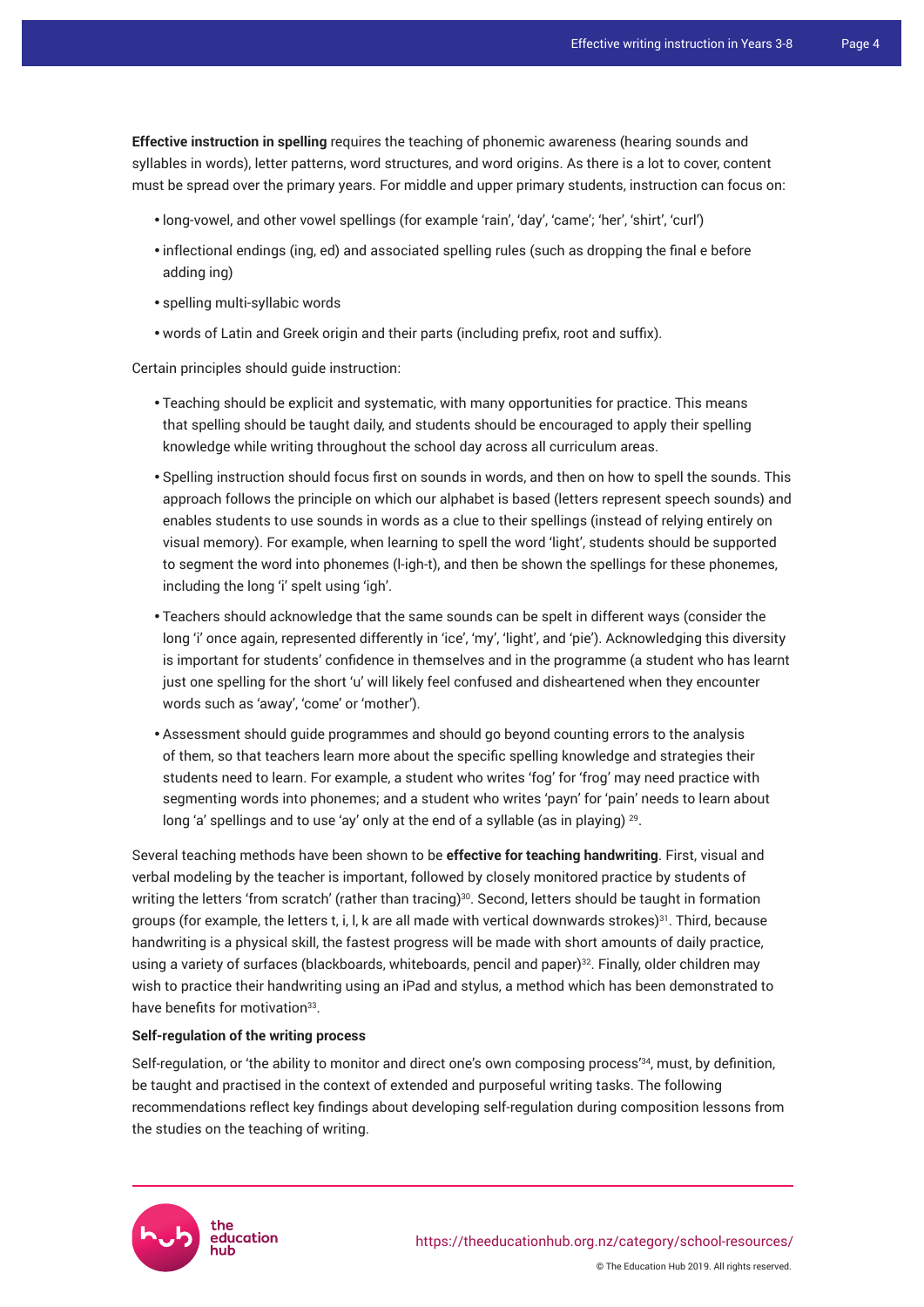**Recommendation one:** Students need to know that writing can be used for a variety of purposes and audiences, and that we **write with higher order goals in mind**. Teachers should plan writing tasks that will encourage students to mindfully consider such goals<sup>35</sup>. For example, the task 'to write the biography of a local war veteran, to be published in the school newsletter' may encourage students to consider higher order goals such as clarity, interest, and respectful treatment of the material more so than writing about what they did in the holidays.

**Recommendation two:** Using key progressions in the development of writing drawn from the empirical literature, learning should be scaffolded to allow for a **gradual release of responsibility from the teacher to the student**. Discussion and modeling should be used to introduce new skills and strategies, and this should be followed by supported and independent practice. Ongoing formative assessment will allow teachers to reflect on students' progress, and to provide extra support when it is needed $^{\text{36}}$ .

**Recommendation three**: We need to teach **knowledge of different text structures** (for example, narrative, expository, or persuasive) and their uses. This can be done by explicitly teaching conventions of text organisation and style. Students could analyse model examples for different text types (for example, Gary Paulsen's *Hatchet* could provide a model for the students' own survival stories). [Graphic organisers](https://www.understood.org/articles/en/download-graphic-organizers-to-help-grade-schoolers-with-writing) could be used to scaffold planning for a range of structures $37$ . Another idea is to have students rewrite texts using a different structure than the original (for example, after writing reports on the importance of learning to swim, students could write persuasively to the principal to ask that upgrades be made to the school pool)<sup>38</sup>.

**Recommendation four:** We need to **teach strategies for all of the writing processes, including planning, writing and revising, and evaluating**. For planning, graphic organisers and mnemonics can provide support. For example, students could learn the mnemonic POW: **P**ick ideas, **O**rganise my notes, **W**rite and say more<sup>39</sup>. For writing and revising, teach a process of re-reading and checking at the sentence level. A clear set of prompts is useful here: for example, 'think of an idea, write it down, read it and check that it sounds right and makes sense, check that it has a capital letter at the beginning and a full stop at the end'. Then, teach students to make tidy corrections or revisions as they go. For evaluating, provide opportunities for self and peer assessment, such as asking students to reflect on what worked well in their own story, or having them complete a 'buddy check' for elements of genre when reading a classmate's persuasive essay<sup>40</sup> . **Modelling** is an effective way to teach the use of these strategies. Modelling can also be used to demonstrate the ways the sub-processes interact. Teachers can 'thinkaloud' to show students how they think of ideas and plan, modify these ideas as they go, and evaluate the success of their efforts at the end of writing<sup>41</sup>.

**Recommendation five: [Feedback](https://theeducationhub.org.nz/how-to-integrate-effective-feedback-into-your-classroom/)** can increase students' self-awareness, which is vital to self-regulation. It also has positive effects on achievement<sup>42</sup>. Feedback information is made all the more powerful when combined with a visual display of progress. For example, teachers could track students' progress towards a goal such as 'to use direct speech to show how a character is feeling' on a one-page graph, with the date and a tick used to indicate progress towards the goal and the date and a sticker used to indicate full achievement<sup>43</sup>. Self-regulated strategy development, which uses student self-graphing of progress as a central component, is a proven method for teaching composition to both typicallyachieving students and those with special educational needs<sup>44</sup>.

## **The place of knowledge**

While the Simple View of Writing highlights the importance of translation, transcription, and selfregulation skills, knowledge is also key, and is inherent in all of these. Translation requires knowledge of vocabulary and sentence structure, while transcription requires knowledge of spelling, and self-

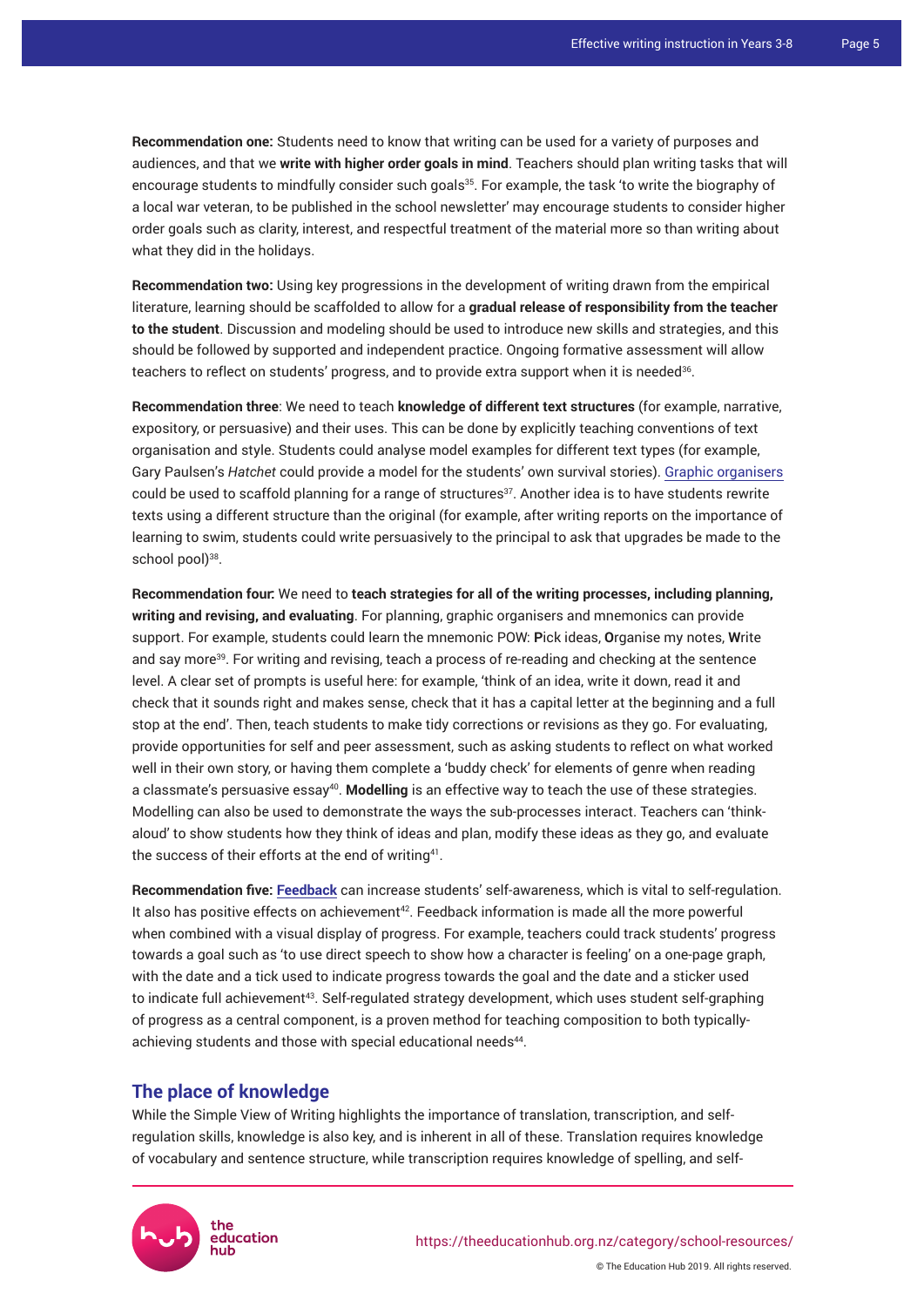regulation requires knowledge of the conventions of text structures, as well strategies for managing the writing processes<sup>45</sup>. In addition, when writing expository or persuasive texts in particular, students require in-depth knowledge of the subject at hand. While it seems obvious, it is important to acknowledge that students cannot write about something they do not know about, and it is the degree to which they understand a topic that enables them to write well about it. It is also interesting to consider the opportunities for skill development that writing of this kind may provide. Students must be able to research (and evaluate the integrity of their sources), integrate new information, and present this in a coherent and logical order for their intended readers<sup>46</sup>. A consideration of the depth and breadth of knowledge required for writing highlights, once again, the importance of students practising certain skills to automaticity, to free up working memory so that it can be used for more complex cognitive demands.

# **Assistive Technology for the remediation of writing difficulties**

Empirical studies have investigated the use of assistive technologies for remediating writing difficulties, and while some of these have produced promising results, traditional pencil and paper methods remain the best option for neurotypical students, even when they are demonstrating difficulty. For other students (such as those with diagnosed dysgraphia) assistive tools may be a sensible option, when introduced intentionally. Some of the key themes from existing studies that teachers should keep front of mind are that Assistive Technology should not replace quality instruction; tools should be selected to address particular needs (for example, word processing could be helpful for students with persistent handwriting difficulties); and thought should be given as to whether their function is compensatory or remedial (for the student with handwriting difficulties, word processing will compensate for, but not remediate, their handwriting difficulties)<sup>47</sup>. Some commonly used technologies, their purposes, benefits, and key considerations are reviewed briefly below.

**Technologies to support handwriting practice:** A study investigating the use of a computer programme to support handwriting practice in students with special educational needs in Grades 4-9 (NZ Years 5-10) observed improvements for students at post-test, leading the research team to recommend assistive technology for Tier 3 instruction (for children with specific learning needs who require support additional to whole class or small group lessons)<sup>48</sup>. However, in another study which compared the efficacy of pencil and paper with iPad mediated instruction, children taught using a pencil and paper made greater gains in letter formation, letter orientation, and letter recognition, while children using iPads wrote more. This latter finding may have been due (as the authors suggest) to children's motivation to write with a stylus. Teachers may therefore wish to provide opportunities for handwriting practice using a range of writing tools<sup>49</sup>.

**Word processing to support transcription and revision:** Word processing may have particular benefits for writers who struggle with handwriting and spelling as it allows them to produce readable text which can be easily edited and revised<sup>50</sup>. These benefits are, however, reliant on computer skills such as typing, and so these skills must also be taught. Greater speed while transcribing will not necessarily improve writing skill more generally, so explicit instruction in all other aspects of the process remains essential $^{51}$ .

**Word prediction and spell-checking tools to support transcription and revision:** Word prediction software can be useful for students with dyslexia and dysgraphia, as they compensate for spelling difficulties and so support these students to produce texts with fewer mechanical errors. Word lists provide possible spellings for students who have limited knowledge and reduce the number of keystrokes needed to write them. Spell checkers have been shown to significantly increase the number of spelling corrections made by students with special educational needs (from around 0-27% to 80-90%), especially when strategies for proof-reading are also explicitly taught. Certain caveats exist, however. First, the requirement to scan and select words from a list can add to a student's cognitive load and may decrease the speed at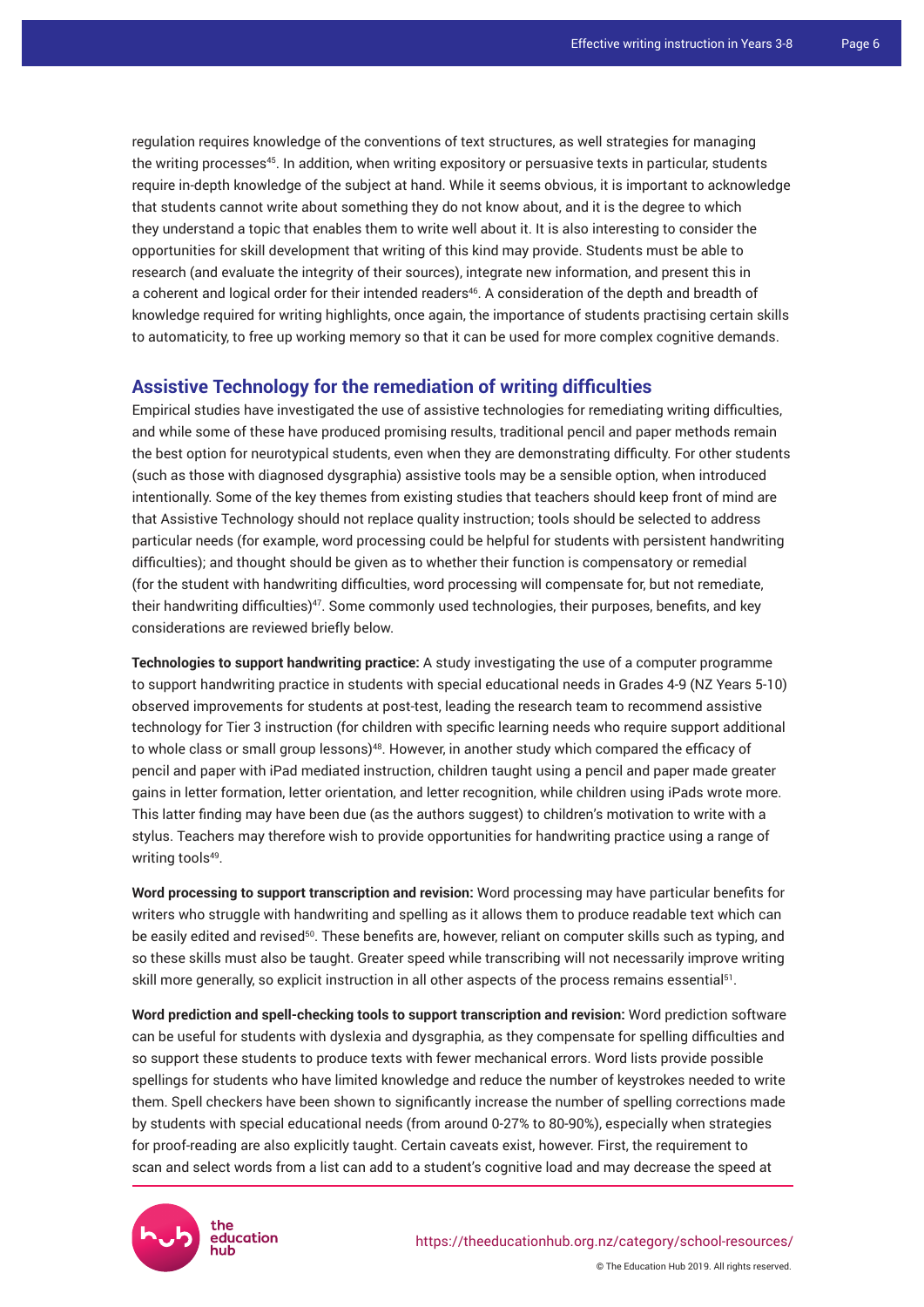which they write. Second, these tools will not be appropriate for students with the most severe spelling difficulties whose writing often includes many unrecognisable words. Third, spell checkers should not displace explicit spelling instruction, which has been shown to facilitate spelling and other writing and reading skills<sup>52</sup>.

**Speech-to-text software to support transcription:** Speech-to-text software is another tool which may be useful for students with specific handwriting and spelling difficulties. This tool would be used in a compensatory function as it removes the need to spell or to write by hand. Speech-to-text software has been shown to increase the length of students' compositions and reduce the number of errors they make. Interestingly, using speech-to-text tools results in slower transcription speeds (compared to handwriting or word processing), although this speed increases with practice. Teachers choosing to use speechto-text software should be aware that instruction and practice in speech recognition procedures are essential. Students must learn to speak clearly, dictate punctuation and formatting, and learn specific commands for editing<sup>53</sup>.

**Software to facilitate planning and revising:** Procedural facilitation software could be used to support students with the writing processes. These tools use cues, questions, and think-sheets to support planning and revising strategies, and have been shown to improve students' revision skills in particular. A 2018 evaluation of the overall effectiveness of six commercially available programmes demonstrated small to moderate effects overall on student achievement<sup>54</sup>.

#### **Endnotes**

- 1 Applebee, A. (1984). Writing and reasoning. Review of Educational Research, 54(4), 577-596; McCutcheon, D. (1988). 'Functional automaticity' in children's writing: a problem of metacognitive control. Written Communication, 5(3), 306- 324.
- 2 Graham, S. & Hebert, M. (2010). Writing to Read. Carnegie Corporation: New York.
- 3 Graham & Hebert, 2010.
- 4 Ministry of Education (2021). How our education system is performing for literacy: Progress and achievement of New Zealand learners in English medium settings. New Zealand Government report.
- 5 McGaw, B., Louden, W. & Wyatt-Smith, C. (2020). NAPLAN Review: Final Report. State of New South Wales (Department of Education), State of Victoria (Department of Education and Training), and Australian Capital Territory.
- 6 Goodman, K. (1993). I didn't found whole language: Whole language found me! The Education Digest, 59(2), 64-67; Graham, S. & Harris, K. (1994). Implications of constructivism for teaching writing to students with special needs. The Journal of Special Education, 28(3), 414-424.
- 7 For example, Graves, D. (2003). Writing: Teachers and Children at Work. Portsmouth: Heinemann.
- 8 Goodman, K. (1992). I didn't found whole language. The Reading Teacher, 46(3), 188-199.
- 9 Ministry of Education. (2003). Effective Literacy in Years 1-4. Wellington: Learning Media Limited, p.136.

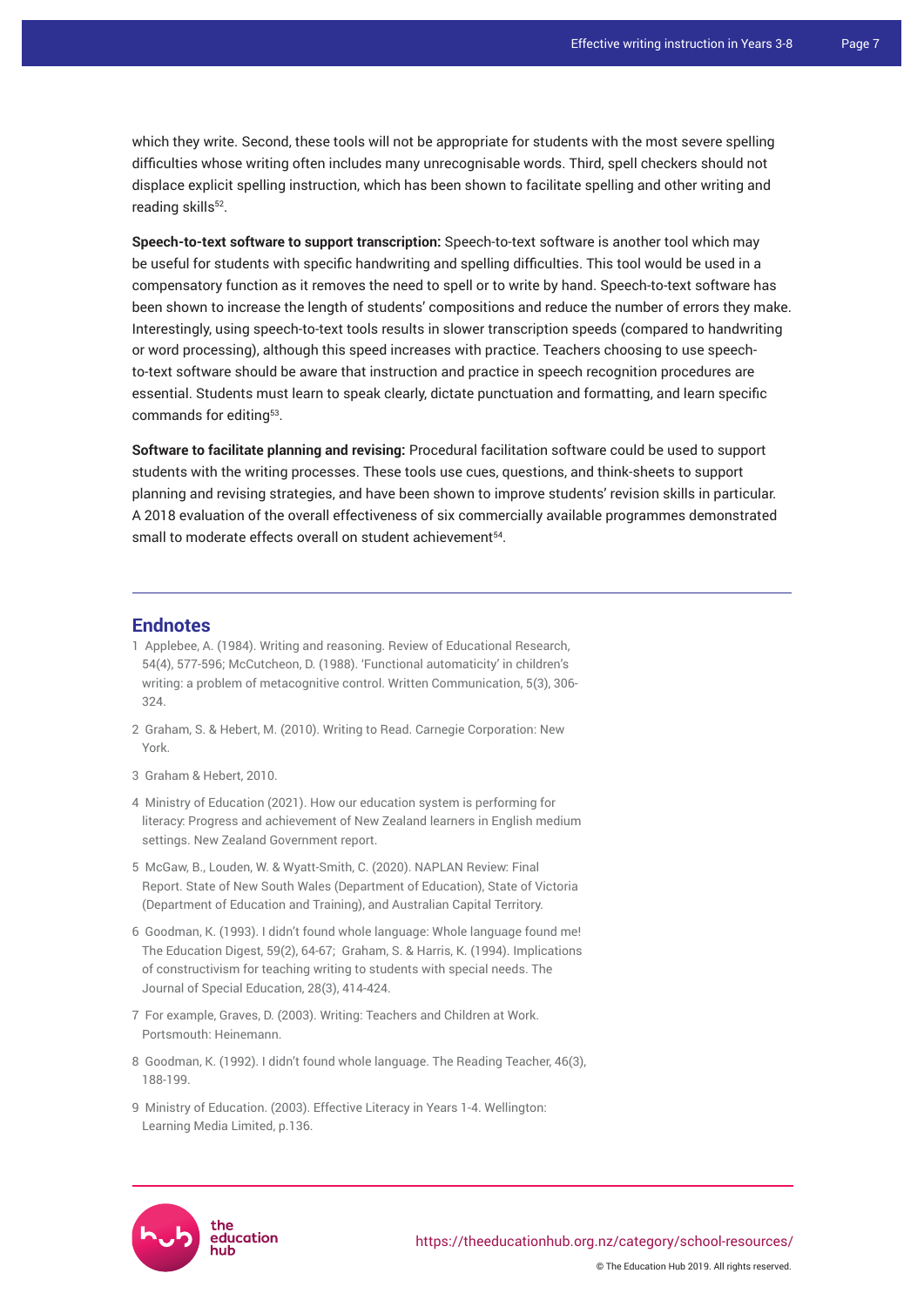- 10 Graham, S., Harris, K., MacArthur, C., & Fink, B. (2002). Primary grade teachers' theoretical orientation concerning writing instruction: Construct validation and a nationwide survey. Contemporary Educational Psychology, 27, 147-166; Walls, H. & Johnston, M. (2022). Teachers' beliefs for the teaching of writing: Influences on student progress. Assessing Writing (in press).
- 11 Flower, L. & Hayes, J. (1981). A cognitive process theory of writing. College Composition and Communication, 32(4), 365-387.
- 12 Bereiter, C. & Scardamalia, M. (1987). The Psychology of Written Composition. New Jersey: Laurence Erlbaum Associates.
- 13 Lipson, B. (2020). New Zealand's Education Delusion: How bad ideas ruined a once world-leading school system. Wellington: The New Zealand Initiative, p. 63.
- 14 Brann, B. (2001). Working with Students with Learning Difficulties. Queensland: Merganza Training and Development; Cowan, N. (2010). The magical mystery four: How is working memory capacity limited, and why? Current Directions in Psychological Science, 19(1), 51-57.
- 15 Berninger, V., Graham, S., Vaughan, K., Abbott, R., Begay, K., Byrd Coleman, K., Curtin, G., & Minich-Hawkins, J. (2002). Teaching spelling and composition alone and together: Implications for the simple view of writing. Journal of Educational Psychology, 94(2), 291-304.
- 16 Kent, S., Wanzek, J., Petscher, Y., Al Otaiba, S., & Young-Suk, K. (2014). Writing fluency and quality in kindergarten and first grade: the role of attention, reading, transcription, and oral language. Reading and Writing, 27, 1163-1188.
- 17 Berninger, V., Abbott, R., Jones, J., Wolf, B., Gould, L., Anderson-Youngstrom, M. (2006). Early development of language by hand: composing, reading, listening, and speaking connections; three letter-writing modes; and fast mapping in spelling. Developmental Neuropsychology, 29(1), 61-92.
- 18 Arfe, B., Festa, F., Ronconi, L., & Spicciarelli, G. (2021). Oral sentence generation to improve fifth and 10th graders' writing. Reading and Writing, 34, 1851-1883.
- 19 Beimiller, A. (2012). Teaching vocabulary in the primary grades: Vocabulary instruction needed. In J. Baumann & E. Kame'enui (Eds.) Reading vocabulary: Research to practice. New York: Guilford Press.
- 20 Sedita, J. (2005). Effective vocabulary instruction. Insights on Learning Disabilities, 2(1), 33-45.
- 21 Saddler, B. (2005). Sentence combining: A sentence-level writing intervention. International Reading Association, 468-471; Saddler, B. & Graham, S. (2005). The effects of peer-assisted sentence-combining instruction on the writing performance of more and less skilled young writers. Journal of Educational Psychology, 97(1), 43-54; Wyse. D. (2001). Grammar for writing? A critical review of empirical evidence. British Journal of Educational Studies, 49(4), 411- 427.
- 22 Saddler, B. (2005).
- 23 Ray, A., & Graham, S. (2019). Effective practices for teaching students who have difficulty with writing. Learning Difficulties Australia, 51(1), 13-16.
- 24 Jones, S., Myhill, D., & Bailey, T. (2013). Grammar for writing? An investigation of the effects of contextualised grammar teaching on students' writing. Reading and Writing, 26, 1241-1263.



© The Education Hub 2019. All rights reserved.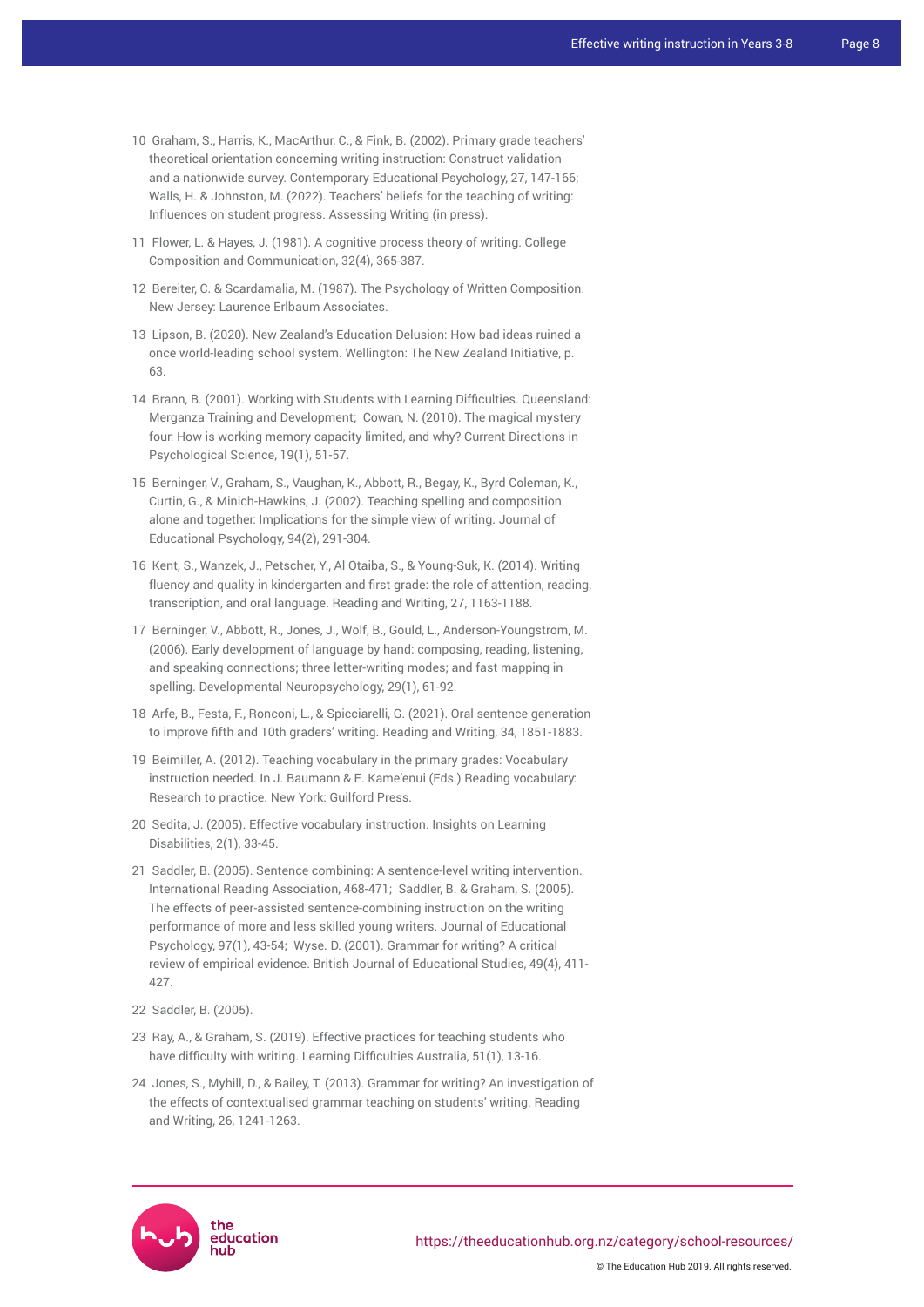- 25 Berninger, V. (1999). Coordinating transcription and text generation in working memory during composing: Automatic and constructive processes. Learning Disability Quarterly, 22(2), 99-112; McCutcheon, D. (1996). A capacity theory of writing: Working memory in composition. Educational Psychology Review, 8(3), 299-325.
- 26 Graham, S. (1997). Role of mechanics in the composing of elementary school students: A new methodological approach. Journal of Educational Psychology, 89(1), 170-182.
- 27 Daffern, T., Mackenzie, N., & Hemmings, B. (2017). Predictors of writing success: How important are spelling, grammar and punctuation? Australian Journal of Education, 61(1), 75-87.
- 28 Jones, D. & Christensen, C. (1999). Relationship between automaticity in handwriting and students' ability to generate written text. Journal of Educational Psychology, 91(1), 44-49.
- 29 Joshi, R., Treiman, R., Carreker, S., & Moats, L. (2008). How words cast their spell: Spelling is an integral part of learning the language, not a matter of memorization. American Educator, 6-43.
- 30 Graham, S., & Weintraub, N. (1996). A review of handwriting research: Progress and prospects from 1980 to 1994. Educational Psychology Review, 8(1), 7-87; James, K., & Englehardt, L. (2012). The effects of handwriting experience on functional brain development in pre-literate children. Trends in Neuroscience and Education, 1, 32-42.
- 31 Berninger, V., Vaughan, K., Abbott, R., Abbott, S., Woodruff-Rogan, L., Brooks, A., Reed, E., & Graham, S. (1997). Treatment of handwriting problems in beginning writers: Transfer from handwriting to composition. Journal of Educational Psychology, 89(4), 652-666.
- 32 Lockhart, J., & Law, M. (1994). The effectiveness of a multisensory writing programme for improving cursive writing ability in children with sensorimotor difficulties. Canadian Journal of Occupational Therapy, 61(4), 206-214.
- 33 Wells, K., Sulak, T., Saxon, T., Howell, L. (2016). Traditional versus iPad mediated instruction in early learners. Journal of Occupational therapy, Schools, & Early Intervention, 9(2), 185-198.
- 34 Flower, L., & Hayes, J. (1980). The dynamics of composing: Making plans and juggling constraints. In L. Gregg & E Steinberg (Eds.) Cognitive Processes in Writing. Hillsdale, NJ: Lawrence Erlbaum Associates, p. 39.
- 35 McCutcheon, 1988.
- 36 Graham, S., Bollinger, A., Booth Olson, C., D'Aoust, C., MacArthur, C., McCutcheon, D., & Olinghouse, N. (2012). Teaching Elementary School Students to be Effective Writers: A Practice Guide. Washington DC: National Center for Education Evaluation and Regional Assistance, Institute of Education Sciences, U.S. Department of Education.
- 37 Osen-Foss, J. (n.d.). Download: Graphic Organizers to Help kids with Writing. Understood. Accessed 15/3/22: [https://www.understood.org/articles/en/](https://www.understood.org/articles/en/download-graphic-organizers-to-help-grade-schoolers-with-writing) [download-graphic-organizers-to-help-grade-schoolers-with-writing](https://www.understood.org/articles/en/download-graphic-organizers-to-help-grade-schoolers-with-writing); Paulsen, G. (2008). New York: Simon & Schuster.
- 38 Reynolds, G., & Perin, D. (2009). A comparison of text structure and selfregulated writing strategies for composing from sources by middle school students. Reading Psychology, 30, 265-300.
- 39 Ray and Graham, 2019.



© The Education Hub 2019. All rights reserved.